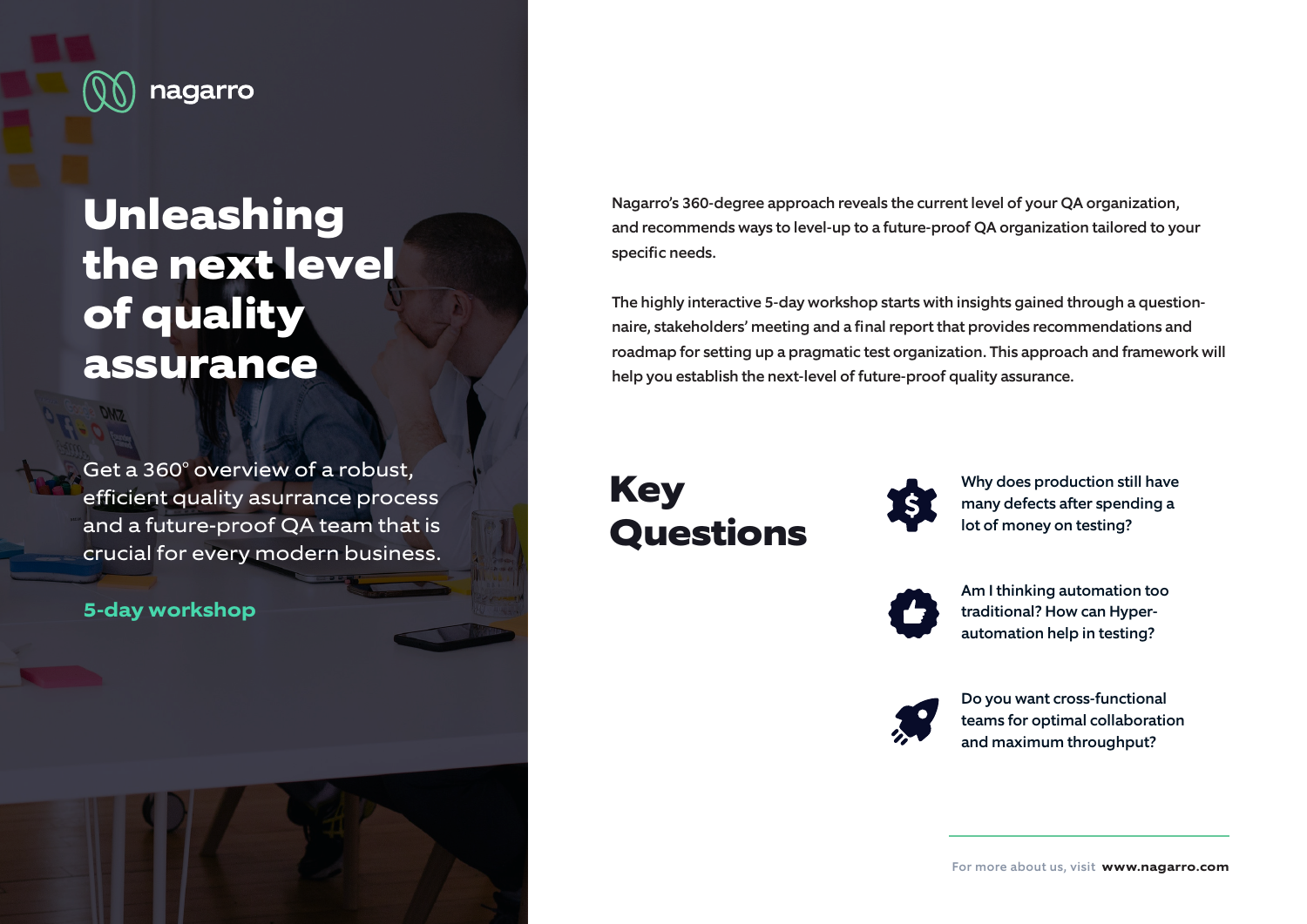### **Workshop concept**



|          | $\cdots$ Day 1&2 $\cdots$ $\cdots$ $\cdots$ $\cdots$ $\cdots$ $\cdots$                                                                     |                                                                                                      | Dav 5<br>$\bullet$                                                                                        |
|----------|--------------------------------------------------------------------------------------------------------------------------------------------|------------------------------------------------------------------------------------------------------|-----------------------------------------------------------------------------------------------------------|
|          | <b>Nagarro</b>                                                                                                                             | Create                                                                                               | <b>Deliver</b>                                                                                            |
|          | <b>Nagarro Automation Experts</b>                                                                                                          |                                                                                                      |                                                                                                           |
| Nagarro  | Understand current business flows and<br>inclusion of QA of advanced technologies<br>such as Hyperautomation, AI, IoT,<br>Cloud and so on. | Creating initial draft of the roadmap<br>and recommendations after discussion<br>on key focus areas. | Preparing high-level business presentation<br>and creating final draft of roadmap and<br>recommendations. |
| Customer | Availability of SMEs (for around 2h/day)<br>for process and functional discussion.                                                         | Availability of SMEs (for around 2h/day),<br>customer test environment, tools,<br>and test data.     | Availability of SMEs for final discussions<br>and feedback.                                               |

#### **Workshop outcome**

• Details of current situation

- Areas of improvements in QA organization
- A detailed roadmap to create world-class QA organization
- Recommended test organization set up, and detailed roadmap to create next level of QA organization